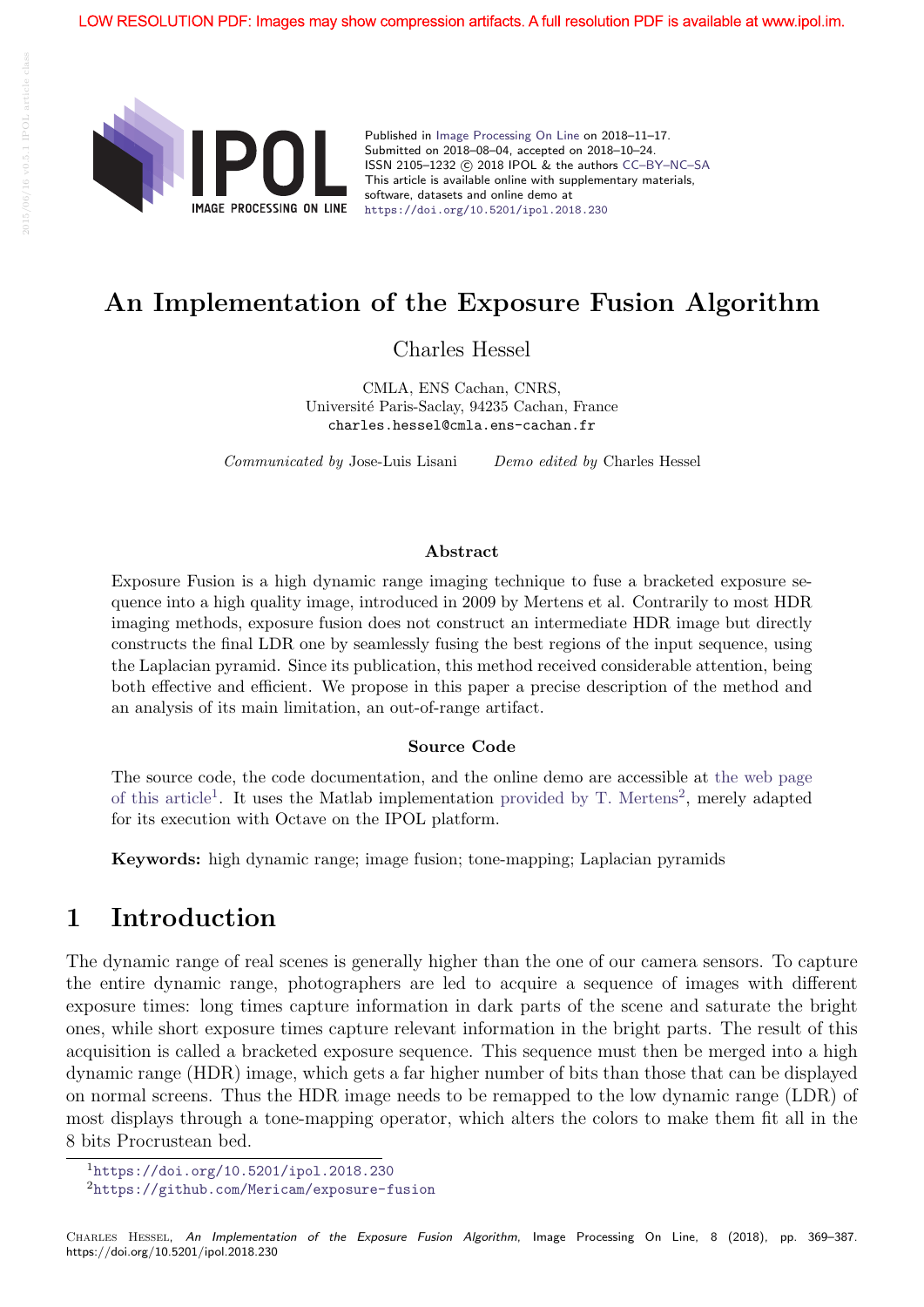Exposure Fusion [10, 11] was introduced by T. Mertens, J. Kautz and F. Van Reeth in 2009 as an alternative way of constructing an LDR image from a bracketed exposure sequence. This method does not build an intermediate HDR picture. In a nutshell, it directly selects for each pixel the values, among the provided pictures, which should be kept in the final image. As a result, the fused image combines the best areas of the various input images. Although similar techniques already existed [5], this technique has brought interesting and successful answers to two crucial questions: how to detect the best pixel from the provided set of images, and how to seamlessly merge those pixels in the final image.

We shall first give a precise description of the bracketed exposure sequence fusion algorithm in Section 2, and of the Laplacian pyramid construction in Section 3. In Section 4 we explore the effect of the parameters on the fused image. Then, we present a simple algorithm for the robust normalization of the output image in Section 5. We propose in the demo to register the input sequence before applying the exposure fusion, so as to avoid ghosts on sequences with misalignment. We describe the implemented registration algorithm in Section 6. Next, in Section 7 we discuss some results of exposure fusion and carry out an experiment allowing to easily visualize the participation of the input images in the final result. In Section 8 we discuss and explain the saturation that generally occurs in the fused images, and conclude in Section 9.

### 2 Exposure Fusion

Exposure fusion first measures the perceptual quality of each pixel in each image of the input sequence. Three pixel-wise metrics are used: the contrast  $C$ , saturation  $S$  and well-exposedness  $E$ . We will denote in the following by  $\mathbf{x} = (x_1, x_2)$  the position of the pixel in a image, by c the color channel, and by  $k$  the position of the image in the input sequence. We shall use in the paper the convention that the intensity range of the images is  $[0, 1]$  for the computations (floating point numbers with high precision), but [0, 255] for the display (8-bits representation).

The *contrast metric* uses the absolute value of a discrete Laplacian filter applied to the grayscale version of the image. Denoting by  $K_{\text{Laplacian}}$  a Laplacian kernel, we set

$$
C_k(\mathbf{x}) = \left| \left( \frac{1}{3} \sum_{c=1}^3 u_{c,k} \right) * K_{\text{Laplacian}} \right| (\mathbf{x}). \tag{1}
$$

The authors use for  $K_{\text{Laplacian}}$  the sum of differences over the four nearest neighbors, i.e.

$$
K_{\text{Laplacian}} = \begin{bmatrix} 0 & 1 & 0 \\ 1 & -4 & 1 \\ 0 & 1 & 0 \end{bmatrix}.
$$

The saturation metric is the standard-deviation of the pixel's color,

$$
S_k(\mathbf{x}) = \sqrt{\frac{1}{3} \sum_{c'=1}^{3} \left( u_{c',k}(\mathbf{x}) - \frac{1}{3} \sum_{c=1}^{3} u_{c,k}(\mathbf{x}) \right)^2}.
$$
 (2)

Finally, the *well-exposedness* metric measures how close each pixel's color channel is to the median value 0.5 using a Gauss curve

$$
E_k(\mathbf{x}) = \prod_{c=1}^3 \exp \frac{- (u_{c,k}(\mathbf{x}) - 0.5)^2}{2\sigma^2},
$$
\n(3)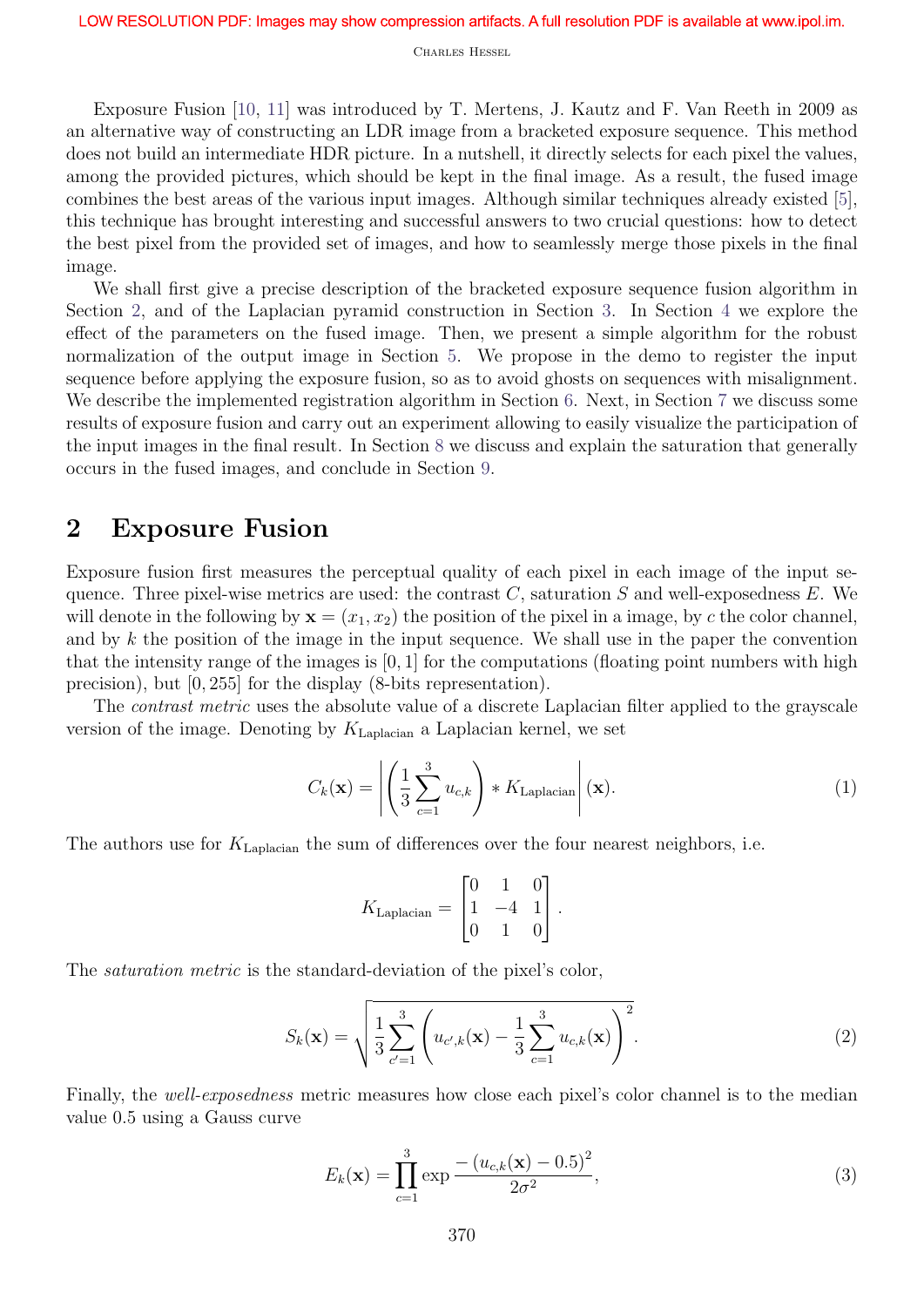AN IMPLEMENTATION OF THE EXPOSURE FUSION ALGORITHM

with  $\sigma = 0.2$ .

The quality measure of each pixel is finally obtained as a product of these three metrics. By using the product, the authors force their method to only keep pixels which are acceptable for the three qualities simultaneously. To allow the user to choose the importance given to each quality measure, they added a power function to each one, with parameters  $\omega_c$ ,  $\omega_s$  and  $\omega_e$  (by default equal to 1)

$$
w_k(\mathbf{x}) = C_k(\mathbf{x})^{\omega_c} \times S_k(\mathbf{x})^{\omega_s} \times E_k(\mathbf{x})^{\omega_e}.
$$
\n(4)

For the blending process, the resulting weights need to be normalized as

$$
\widehat{w}_k(\mathbf{x}) = \frac{w_k(\mathbf{x})}{\sum_{k'=1}^N w_{k'}(\mathbf{x})},\tag{5}
$$

where  $N$  is the number of images in the sequence.

At this point, each input image has its normalized weight map. As the authors explain, one could directly use them to fuse the images. But such an operation would lead to strong seams due to the sharp variations in the weights. They instead propose a multiscale fusion, using the method introduced by Ogden et al. [9]. This technique builds the Laplacian pyramid [4] of the output image by blending the Laplacian pyramids of the input images according to the Gaussian pyramid of the weight maps. The fused image is obtained by collapsing the constructed pyramid. We will denote  $L\{u\}$  the Laplacian pyramid of the input image u,  $G\{w\}$  the Gaussian pyramid of the weights, and l the scale. The blending operation is then

$$
L\{v\}^{l}(\mathbf{x}) = \sum_{k=1}^{N} G\{\widehat{w}\}_{k}^{l}(\mathbf{x})L\{u\}_{k}^{l}(\mathbf{x}).
$$
\n(6)

Algorithm 1 describes the whole process, from the quality measurements to the multiscale fusion.

| <b>Algorithm 1:</b> Exposure Fusion                                                                                                       |  |  |  |  |
|-------------------------------------------------------------------------------------------------------------------------------------------|--|--|--|--|
| <b>input</b> : input sequence of images $u$                                                                                               |  |  |  |  |
| <b>input</b> : $\omega_s, \omega_c, \omega_e$ : weights for saturation, contrast and well-exposedness measures,                           |  |  |  |  |
| respectively                                                                                                                              |  |  |  |  |
| <b>output:</b> fused image $v$                                                                                                            |  |  |  |  |
| <b>1 for each</b> <i>image at position</i> $k \in \{1, 2, , N\}$ <i>in the input sequence</i> <b>do</b>                                   |  |  |  |  |
| Compute contrast metric $C$ using Equation $(1)$<br>$\bf{2}$                                                                              |  |  |  |  |
| Compute saturation metric $S$ using Equation $(2)$<br>3                                                                                   |  |  |  |  |
| Compute well-exposedness metric $E$ using Equation $(3)$<br>4                                                                             |  |  |  |  |
| Compute weight map $W_k$ of the current image using Equation (4)<br>5                                                                     |  |  |  |  |
| <b>6</b> Normalize weights using Equation (5)                                                                                             |  |  |  |  |
| 7 Initialize output pyramid $L\{v\}$ with zeros                                                                                           |  |  |  |  |
| <b>s</b> for each <i>image at position</i> $k \in \{1, 2, , N\}$ <i>in the input sequence</i> do                                          |  |  |  |  |
| Compute Gaussian pyramid of weights $G\{\hat{w}\}_k$<br>9                                                                                 |  |  |  |  |
| Compute Laplacian pyramid of input image $L\{u\}_k$<br>10                                                                                 |  |  |  |  |
| <b>foreach</b> coefficient at position <b>x</b> and scale l <b>do</b><br>11                                                               |  |  |  |  |
| Update Laplacian pyramid of the output image:<br>12                                                                                       |  |  |  |  |
| $\left  L\{v\}^{l}(\mathbf{x}) \leftarrow L\{v\}^{l}(\mathbf{x}) + G\{\widehat{w}\}_{k}^{l}(\mathbf{x})L\{u\}_{k}^{l}(\mathbf{x})\right $ |  |  |  |  |
| 13 $v \leftarrow$ collapse Laplacian pyramid $L\{v\}$                                                                                     |  |  |  |  |

While the sum of the weights is guaranteed for every pixel to be equal to 1, this does not imply that the reconstructed image belongs to the initial interval. In fact it may well happen that saturation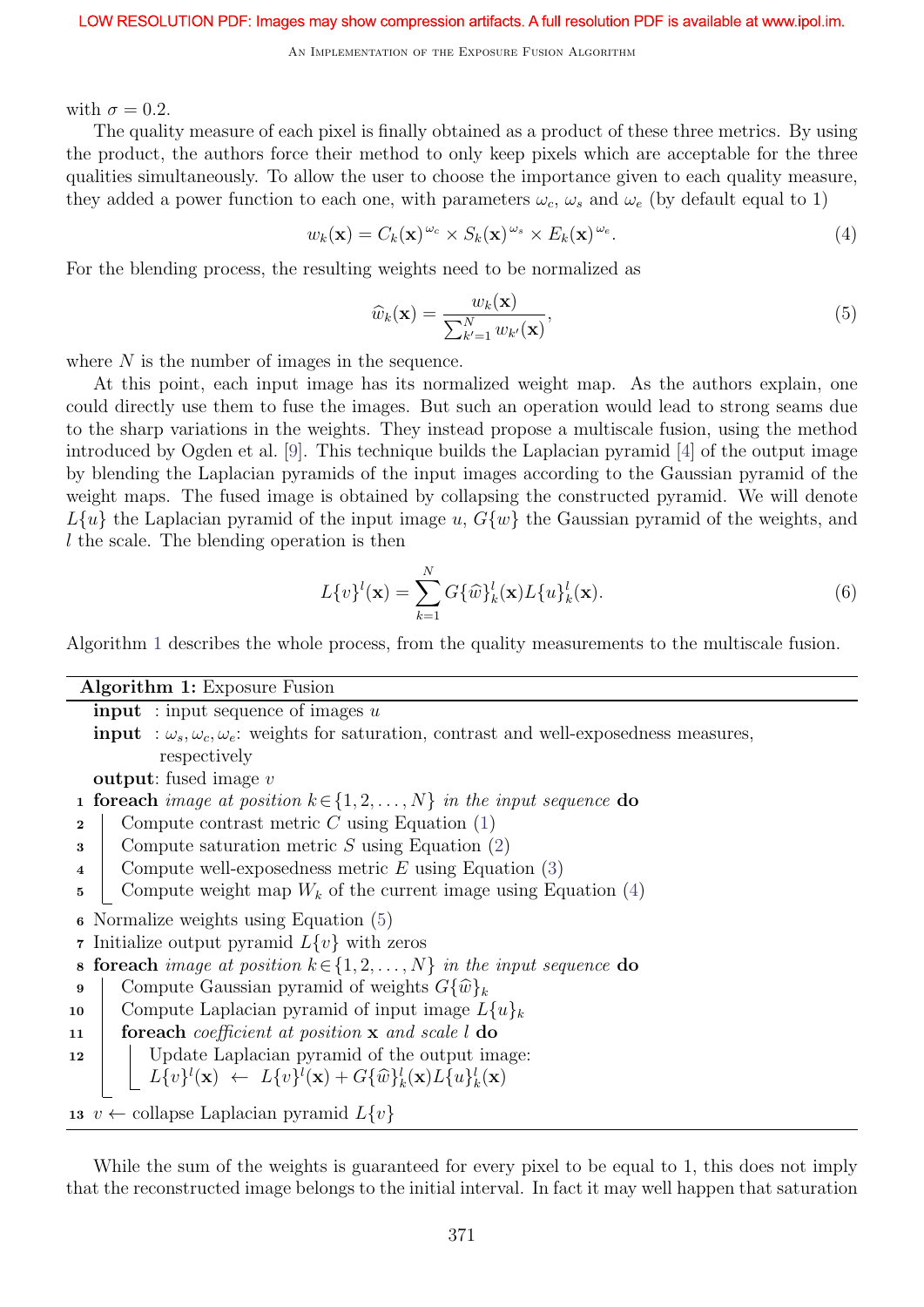occurs in the dark or bright part. Avoiding them is possible by applying an affine rescaling of the image's dynamic to fit it to the standard interval  $[0, 1]$ . In our experiments, the resulting image generally presented no artifacts. The authors however present a case where the output image suffers from a very low frequency halo, giving an unnatural sensation (see fig. 6 of their paper [11]). We describe and explain this effect in Section 8.

## 3 Laplacian Pyramid Blending

The Burt et al. [4] Gaussian pyramid of  $u$  is constructed by recursively downsampling the image by factors of two until its size is only one pixel. The last scale, the coarser one, will be denoted by  $l_{\text{max}}$ . The Laplacian pyramid at scale l corresponds to the difference between two scales l and  $l + 1$  of the Gaussian pyramid, the second one being upsampled by a factor two. The last scale of the Laplacian pyramid is called the residual, and is equal to the coarsest scale of the Gaussian pyramid. Formally,

$$
G\{u\}^{l}(\mathbf{x}) = \begin{cases} u(\mathbf{x}) & \text{if } l = 0 \\ \text{Downsample}(G\{u\}^{l-1})(\mathbf{x}) & \text{if } l > 0 \end{cases}, \tag{7}
$$

$$
L\{u\}^{l}(\mathbf{x}) = \begin{cases} G\{u\}^{l}(\mathbf{x}) - Upsample(G\{u\}^{l+1})(\mathbf{x}) & \text{if } l < l_{\text{max}} \\ G\{u\}^{l}(\mathbf{x}) & \text{if } l = l_{\text{max}} \end{cases},
$$
\n(8)

where the *Downsample* and *Upsample* operators are defined in Algorithm 2 and Algorithm 3, respectively. The filter  $K$  used for downsampling and upsampling is the one defined by Burt et al. in 1983 [4]

$$
k = [.05, .25, .4, .25, .05] \text{ (in 1D)},
$$
  

$$
K = k^{T}k \qquad \text{(in 2D)}.
$$
 (9)

The half-symmetric boundary extension [3] is used for the convolutions.

The input image can be recovered by "collapsing" the Laplacian pyramid, that is, recursively upsampling and adding the Laplacian coefficients, starting from the residual. Indeed,  $G\{u\}$ <sup>l</sup> =  $L\{u\}^l + Upsample(G{u}^{l+1})$  and  $G{u}^0 = u$ . The *Collapse* operator is presented in Algorithm 4. In order to handle images with arbitrary height and width, Upsample adds a line and/or a column when needed so that the height and width of the upsampled image are the same than before downsampling (parameters odd<sub>n</sub> and odd<sub>w</sub> at line 8). When performing the convolution in the downsampling procedure, the borders are replicated. In the upsampling procedure, border handling is made explicit at lines 2 and 8.

In the authors' implementation of exposure fusion, the number of scales is fixed to

$$
l_{\max} = \lfloor \log(\min\{\text{height}, \text{width}\}) / \log(2) \rfloor,\tag{10}
$$

where  $|\cdot|$  is nearest inferior integer operator. This leads to the deepest possible pyramid when min{height, width} is a power of two, but this seldom happens. Because a column or a line is added before downsampling when the size is odd, the image at scale  $l_{\text{max}}$  is generally a few pixels wide.

### 4 Exploring the Method's Parameters

In Figure 1 we explore the influence of the parameters  $\omega_c$ ,  $\omega_s$ , and  $\omega_e$ . We shall consider only two values: 1 and 0, that is, "on" or "off". The first remark is that giving equal weights to all images is not viable: the image with all metrics to "off" gives the worst result (top left). Further, we observe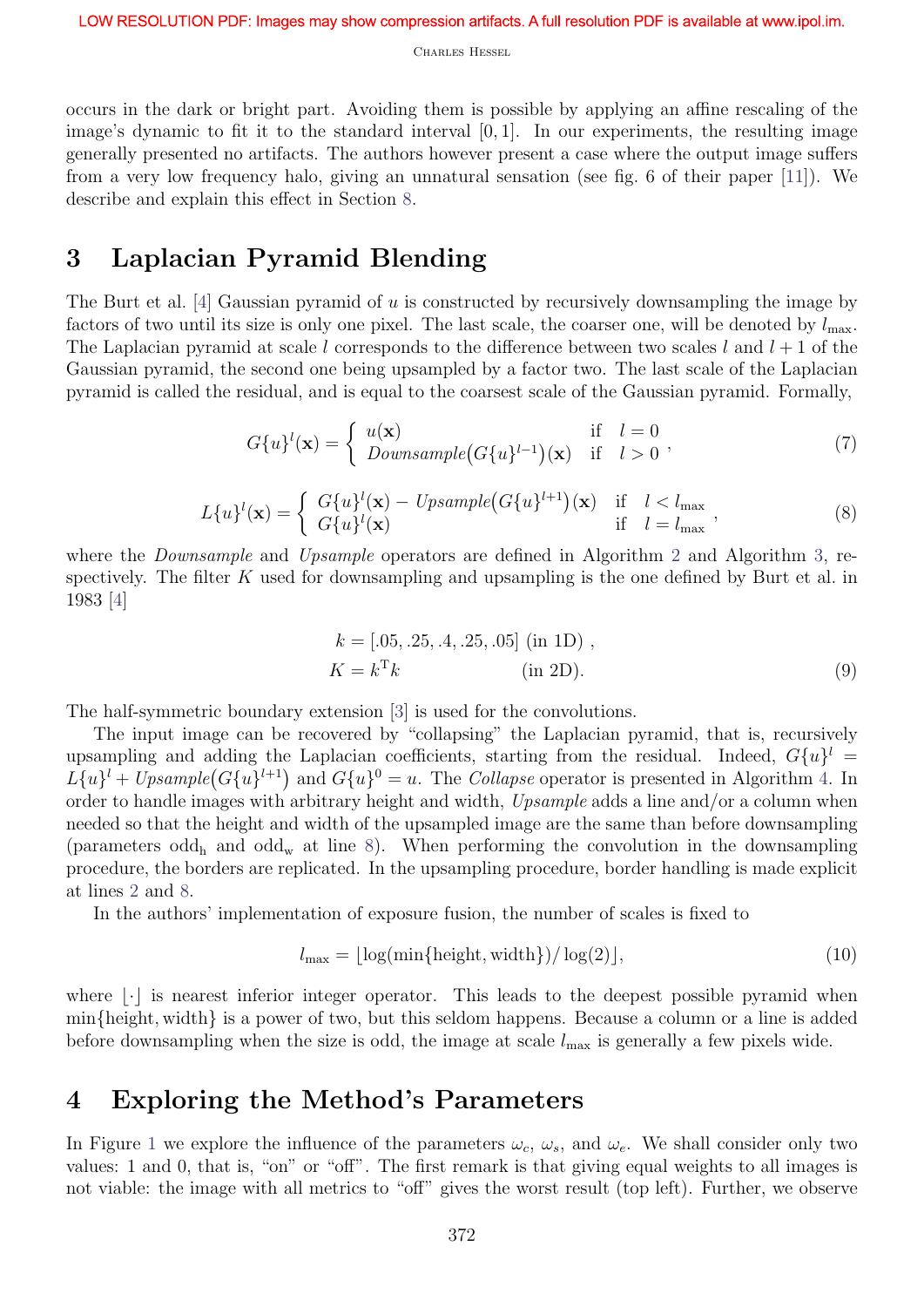AN IMPLEMENTATION OF THE EXPOSURE FUSION ALGORITHM

| <b>Algorithm 2:</b> Downsample                                                             |  |
|--------------------------------------------------------------------------------------------|--|
| <b>input</b> : image u with height H and width $W$                                         |  |
| <b>output:</b> $v$ the downsampled image                                                   |  |
| $1 K \leftarrow$ Burt and Adelson's kernel defined in (9)                                  |  |
| 2 $\bar{u} \leftarrow u * K$ // convolve the image using half-symmetric boundary extension |  |
| a for $x_1 = 1$ to $ H/2  - 1$ and $x_2 = 1$ to $ W/2  - 1$ do                             |  |
| 4 $v(x_1, x_2) \leftarrow \bar{u}(2x_1, 2x_2)$<br>$//$ re-sample                           |  |
| $\mathfrak s$ return $v$                                                                   |  |

| <b>Algorithm 3:</b> Upsample                                                                                                                                                 |                                         |
|------------------------------------------------------------------------------------------------------------------------------------------------------------------------------|-----------------------------------------|
| <b>input</b> : image $u$ with height $H$ and width $W$                                                                                                                       |                                         |
| <b>input</b> : parameters odd <sub>h</sub> , odd <sub>w</sub>                                                                                                                |                                         |
| <b>output</b> : $\bar{u}^{\uparrow}$ the upsampled image of size $(2H + \text{odd}_{h}, 2W + \text{odd}_{w}).$                                                               |                                         |
| $1 K \leftarrow$ Burt and Adelson's kernel defined in Equation (9)                                                                                                           |                                         |
| 2 $u_{\text{pad}} \leftarrow$ increase size of u by replicating its first and last lines and columns                                                                         |                                         |
| $\mathbf{a} \ u_{\text{nad}}^{\uparrow} \leftarrow$ initialize with zeros an image of size $(H', W') = (2H + 4, 2W + 4)$                                                     |                                         |
| 4 for $x_1 = 0$ to $H + 1$ and $x_2 = 0$ to $W + 1$ do                                                                                                                       |                                         |
| 5 $u_{\text{pad}}^{\uparrow}(2x_1, 2x_2) \leftarrow 4 \times u_{\text{pad}}(x_1, x_2)$                                                                                       | // factor 4 for normalization           |
| 6 $\bar{u}_{\text{pad}}^{\uparrow} \leftarrow u_{\text{pad}}^{\uparrow} * K$                                                                                                 | // interpolate with the same filter $K$ |
| $\tau \bar{u}^{\uparrow} \leftarrow$ remove the 2 first lines and 2 first columns from $\bar{u}_{\text{nad}}^{\uparrow}$                                                     | // remove padding                       |
| $\mathbf{s} \ \bar{u}^{\uparrow} \leftarrow$ remove the $(2 - \text{odd}_{h})$ and $(2 - \text{odd}_{w})$ last lines and columns from $\bar{u}^{\uparrow}$ // remove padding |                                         |

#### Algorithm 4: Collapse

**input** : Laplacian pyramid  $L{u}$ output: image  $u$  $1 \;\; u^{l_{\max}} \leftarrow L\{u\}$  $l_{\max}$  // residual  $\mathbf{2} \;\, \mathbf{for} \; l=l_\mathrm{max}-1 \;\mathbf{to} \; 0 \;\mathbf{do}$  $\texttt{s} \quad | \quad \text{odd}_{\text{h}} \leftarrow \text{height}(L\{u\}^l) - 2 \times \text{height}(u^{l+1})$  $\begin{array}{c} \texttt{4} \end{array}$  odd<sub>w</sub>  $\leftarrow$  width $(L{u}^l) - 2 \times \text{width}(u^{l+1})$ 5  $u^l \leftarrow L\{u\}^l + Upsample(u^{l+1}, \text{odd}_h, \text{odd}_w)$  $\,$ 6 return  $u^0$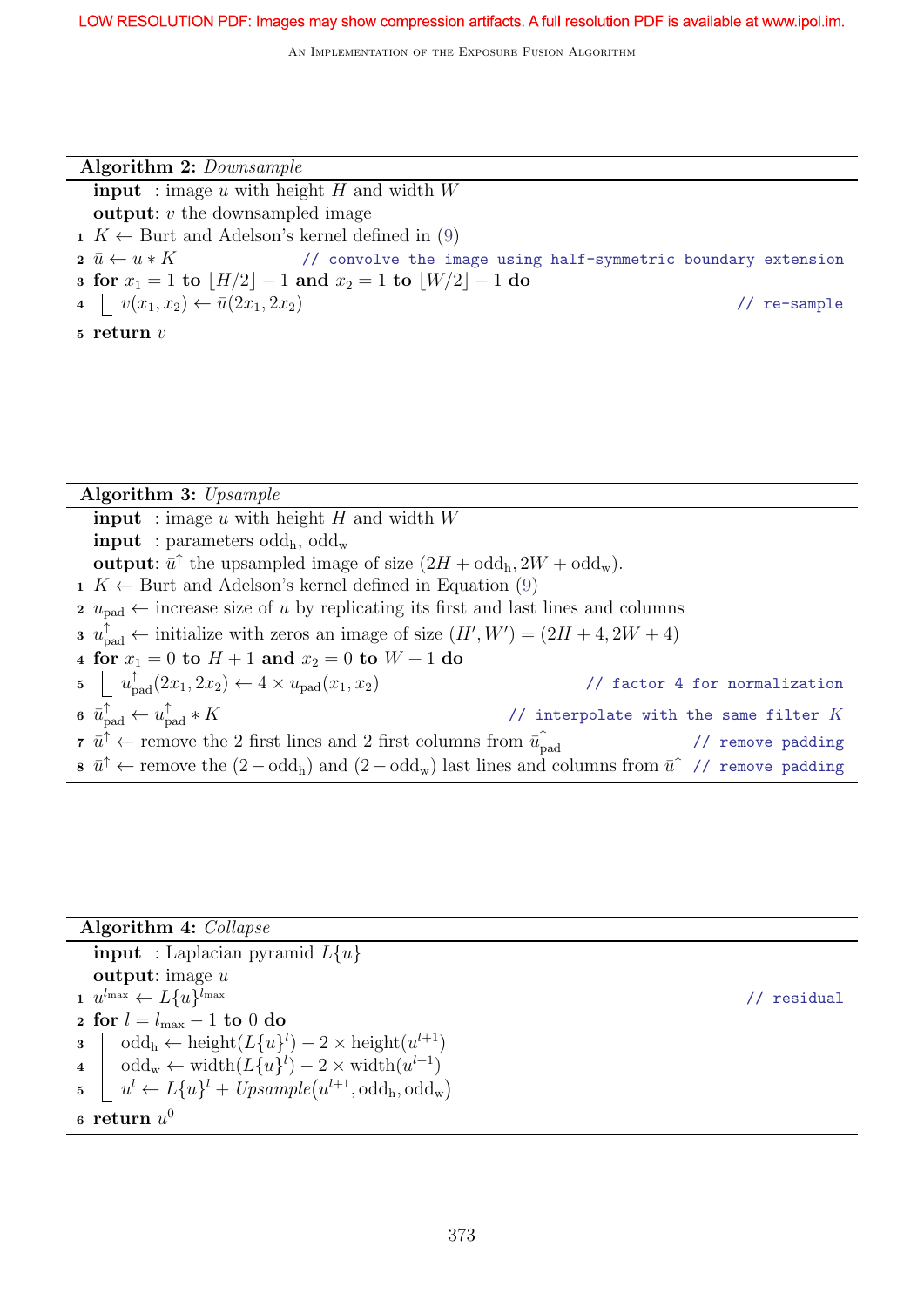that once the well-exposedness is "on" (right column), the other two parameters seem to have only little influence on the result. In the column with  $\omega_e = 0$ , we can compare the respective influence of the contrast and saturation metrics. It appears that the saturation is useful to find the best parts to fuse from the input sequence, whereas the contrast measure does not help much. Indeed, the image with  $\omega_c = 1$  and  $\omega_s = \omega_e = 0$  is close to the worst one (top left), whereas the image with  $\omega_s = 1$ and  $\omega_c = \omega_e = 0$  is close to the "optimal" one, with all the parameters activated. To conclude, on this sequence the well-exposedness metric is clearly the more useful, the saturation metric helps but slightly (the difference is small between  $\omega_c = \omega_s = 0$ ,  $\omega_e = 1$  and  $\omega_c = 0$ ,  $\omega_s = \omega_e = 1$ ), and the contrast metric helps only when the other two are not used.

In Figure 2 we compare the results obtained using only the well-exposedness metric ( $\omega_c = \omega_s = 0$ ,  $\omega_e = 1$ ), but with different values for its  $\sigma$ . The values between 0.1 and 0.2 seem to be the optimal ones for this sequence (we remind that the dynamic range is [0, 1]). Above and below those values the result degrades. This is easily explainable for values  $\sigma > 0.2$ : with such values every image tends to be a good candidate according to the metric, so the blending does not favor a particular image at each pixel, which results in a blending of all the images similar to the case  $\omega_c = \omega_s = \omega_e = 0$  (see Figure 1, top left image). For values  $\sigma < 0.10$ , the problem is practically the same: since for certain pixels none of the input images have a value close enough to the mid-histogram value 0.5, the weights get equally distributed for all input images, which does not lead to optimal results (see Figure 1, top left image). This happens for example for the pixels of the left chair when  $\sigma = 0.05$ . This can be verified in Figure 3, where we display the weight maps obtained with  $\sigma = 0.50$  and  $\sigma = 0.05$ .

### 5 Clipping and Robust Normalization

The images obtained with exposure fusion do not always fit the standard [0, 1] dynamic. One can thus either clip the values or normalize the fused image. Both options are proposed in the demo associated to this paper. We shall describe now the robust normalization we suggest to use.

| <b>Algorithm 5:</b> Robust Normalization                                                                             |                             |
|----------------------------------------------------------------------------------------------------------------------|-----------------------------|
| <b>input</b> : color image u with N pixels                                                                           |                             |
| <b>input</b> : percentage of saturation in the white and the black, respectively $S_{white}$ and $S_{black}$         |                             |
| <b>output:</b> image $v$                                                                                             |                             |
| $1 u_{\text{max}} \leftarrow \max\{u_R, u_G, u_B\}$                                                                  | // compute max channel      |
| $u_{\min} \leftarrow \min\{u_R, u_G, u_B\}$                                                                          | // compute min channel      |
| $\mathbf{3} \ \overline{u}_{\text{max}} \leftarrow Sort(u_{\text{max}})$                                             |                             |
| $\overline{u}_{\min} \leftarrow Sort(u_{\min})$                                                                      |                             |
| 5 val <sub>max</sub> $\leftarrow \overline{u}_{\text{max}}(\left[ (1 - \frac{S_{\text{white}}}{100})N - 1 \right])$  | find maximal value          |
| 6 val <sub>min</sub> $\leftarrow \overline{u}_{\min}(\lfloor \frac{S_{\text{white}}}{100}N \rfloor)$                 | // find minimal value       |
| 7 $v_{R,G,B} \leftarrow (u_{R,G,B} - \text{val}_{\text{min}})/( \text{val}_{\text{max}} - \text{val}_{\text{min}} )$ | // rescale the intensities  |
| $v_{R,G,B} \leftarrow \max\{0, \min\{1, v_{R,G,B}\}\}\$                                                              | // clip out-of-range values |

In Algorithm 5 we describe the implementation of the robust normalization of color images. First, the max and min channels of the image are computed (Lines 1 and 2). This avoids counting the same pixel several times when finding the value at which saturation will occur. Then, the min and max values  $v_{\text{min}}$ ,  $v_{\text{max}}$  of the output image are found, using the user-set parameters  $S_{\text{black}}$  and  $S_{\text{white}}$ respectively (Lines 5 and 6). These values then serve to rescale the intensities (Line 7), then the rescaled image is clipped in [0, 1] (Line 8).

Using the max "channel" to compute the value val<sub>max</sub> and the min "channel" for val<sub>min</sub> means that a pixel will be counted as clipped as soon as one of its color channels is clipped, and a pixel with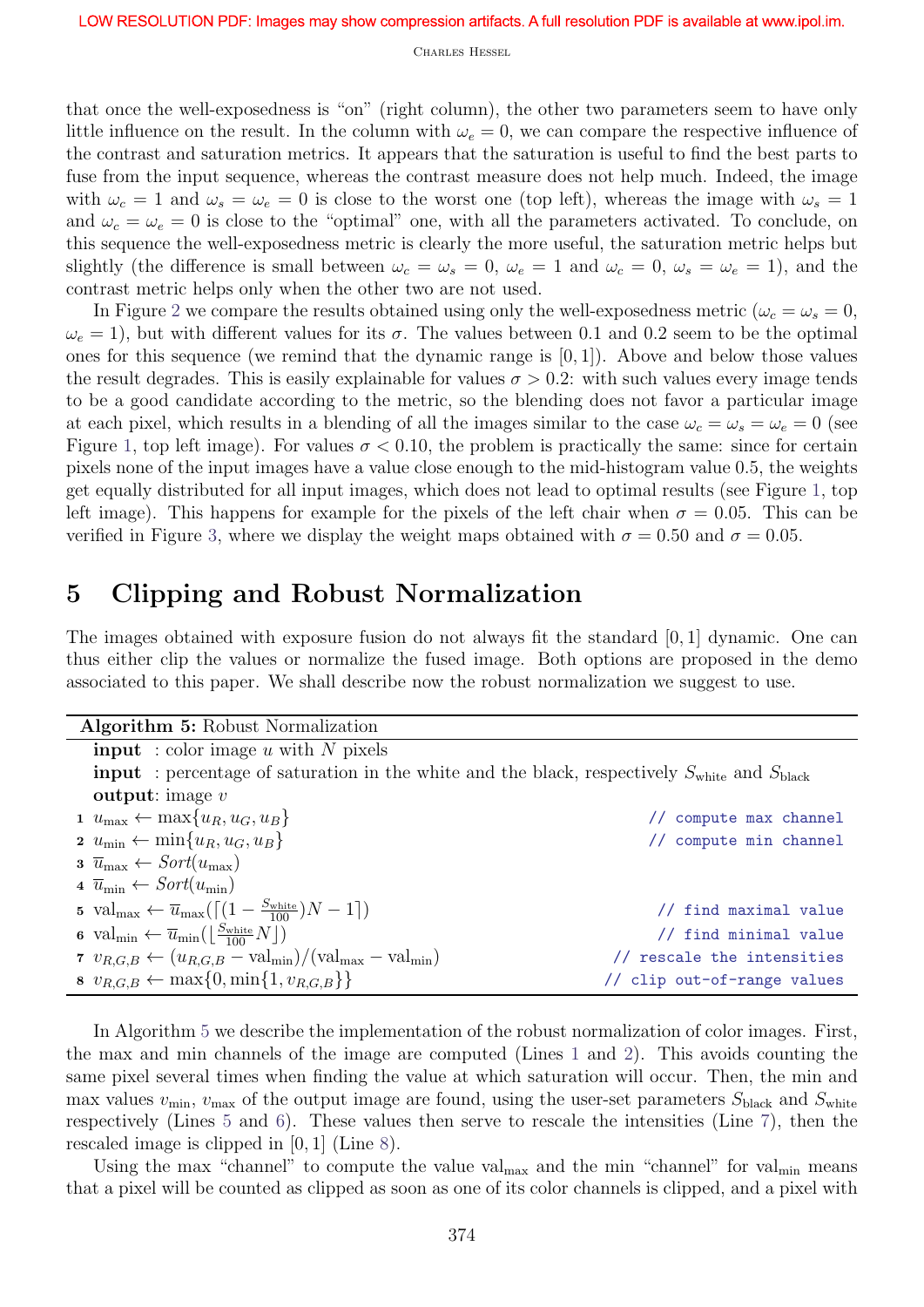AN IMPLEMENTATION OF THE EXPOSURE FUSION ALGORITHM

#### Input sequence



Figure 1: Influence of the parameters on the final result. We present the eight possible combinations of the parameters when they are either switched on (value = 1) or off (value = 0). The top line displays the input sequence. The table below display the fused results: in the lines we change the contrast  $(\omega_c)$  and saturation  $(\omega_s)$  parameters, and in the columns the well-exposedness  $(\omega_e)$  parameter.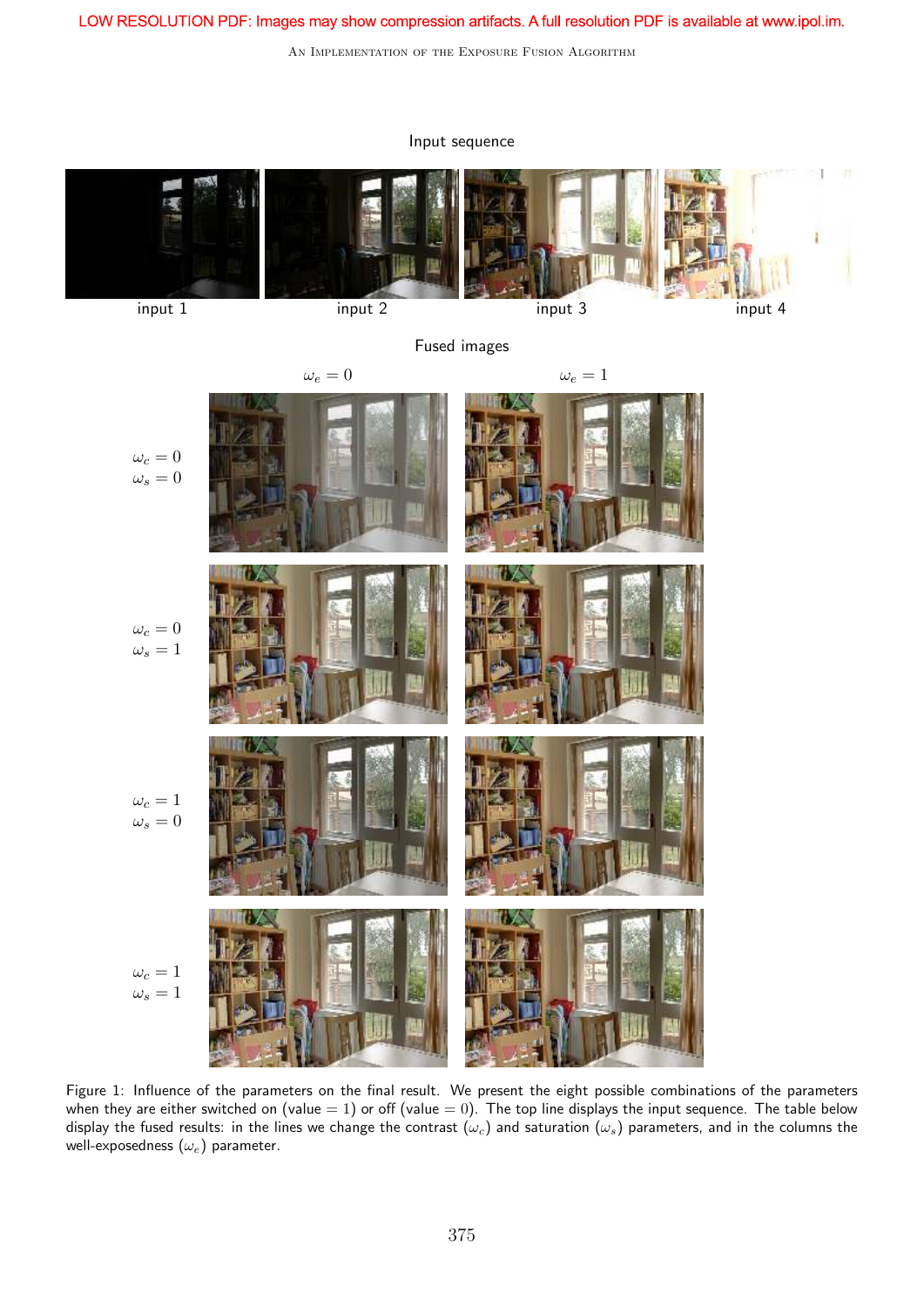

Figure 2: Influence of the parameter  $\sigma$  in the well-exposedness measure (Equation (3)).



Figure 3: Weights obtained with the sequence displayed in Figure 1, with parameters  $\omega_c = \omega_s = 0$  and  $\omega_e = 1$ . In the top row with  $\sigma = 0.50$ , the weights tend to be given equally in the four images. In the second row with  $\sigma = 0.05$ , weights are given equally to all pixels whose value is far from 0.5 in every input image.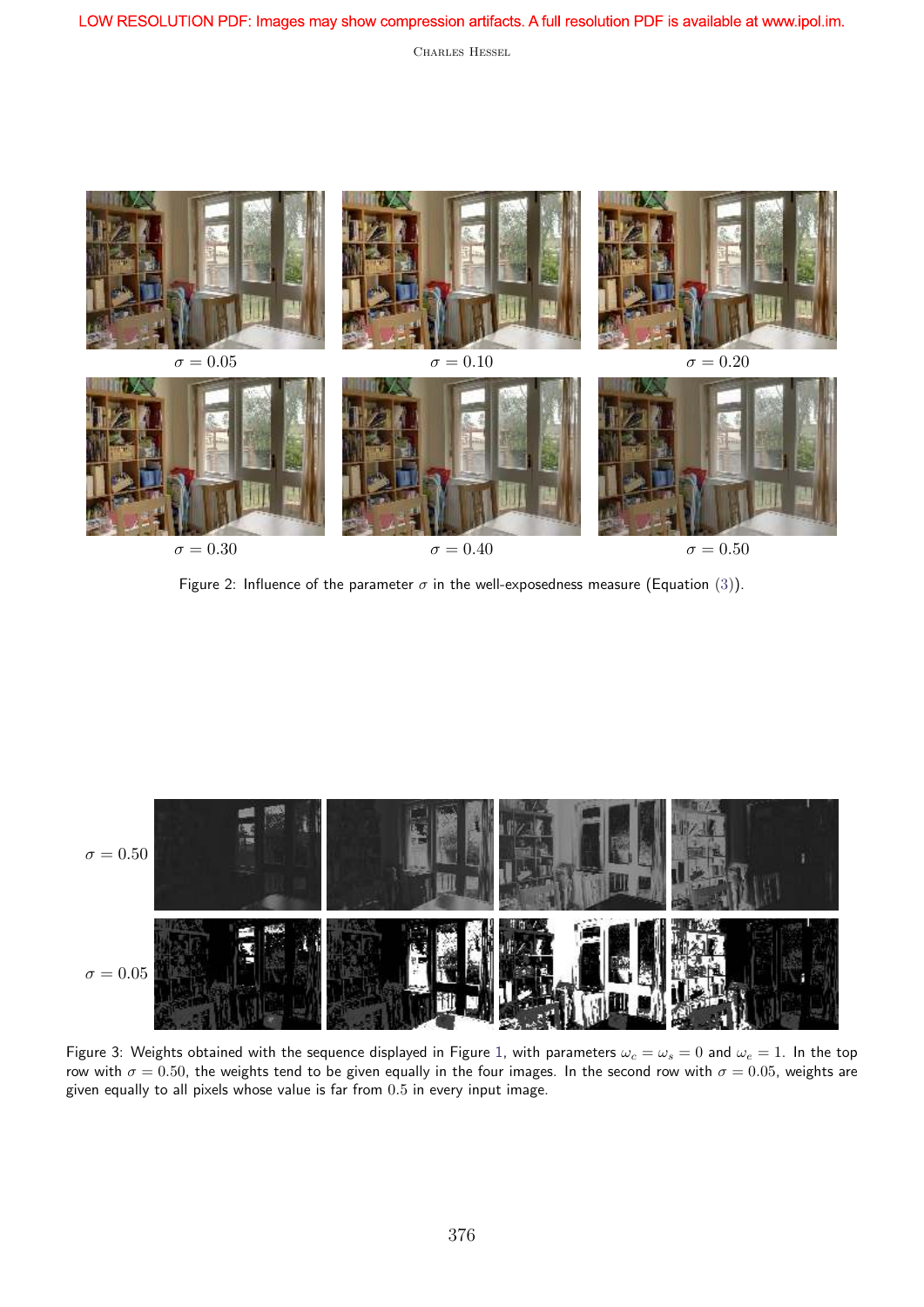two or more clipped color channels will still be counted as one clipped pixel. Alternatively, one could normalize the luminance channel only and re-apply the color coefficients afterwards as described in [8], but this is slightly less precise as it does not allow to control the number of saturated color pixels.

### 6 Image Registration

Exposure fusion assumes that the input images are perfectly aligned and do not contain moving objects. For convenience, we added an optional registration step in the demo. The registration algorithm, described in Algorithm 6, consists of three steps:

1. Midway Image Equalization. (Line 3 and 6 in Algorithm 6) The midway image equalization algorithm [6] aims at giving a pair of images the same histogram. This equalization is required because the estimation of the homography (step 2) is intensity-based and therefore assumes images with similar intensities. We use the implementation described in [7]. Quoting [7],

A satisfactory definition of the midway histogram between [the discrete histograms of images  $u_1$  and  $u_2$ , respectively  $h_1$  and  $h_2$  is the harmonic mean between their cumulative histograms  $H_1$  and  $H_2$ , i.e.  $H_{\text{Midway}} = (0.5(H_1^{-1} + H_2^{-1}))^{-1}$ . The resulting contrast changes  $f_{12}$  and  $f_{21}$  applied to the images  $u_1$  and  $u_2$  are

$$
f_{12}(x) = \frac{1}{2}(x + H_2^{-1} \circ H_1(x)),
$$
  
\n
$$
f_{21}(x) = \frac{1}{2}(x + H_1^{-1} \circ H_2(x)).
$$
\n(11)

2. Estimation of the homography. (Lines 4 and 7 in Algorithm 6) Then, the motion between the two images is estimated using the Briand, Facciolo and Sánchez algorithm [2]. This method is an improvement of [1]. Let  $\rho$  be an error function,  $\Psi(\cdot; \mathbf{p}) : \mathbb{R}^2 \to \mathbb{R}^2$  the homography parametrized by  $\mathbf{p} \in \mathbb{R}^8$ , and  $\Omega$  the image spatial domain. The parameters  $\hat{\mathbf{p}}$  of the homography between images  $u_1$  and  $u_2$  are found by minimizing

$$
\sum_{\mathbf{x}\in\Omega}\rho\left(\|u_2(\Psi(\mathbf{x};\mathbf{p}))-u_1(\mathbf{x})\|^2\right),\tag{12}
$$

using an iterative scheme, with a coarse-to-fine approach.

3. Interpolation of the registered image. (Lines 13 in Algorithm 6) Using the estimated homography, we then interpolate the registered image using [3], which proposes an efficient algorithm for B-spline interpolation. This consists of two steps. First, a prefiltering step in which the B-spline coefficients are computed. This provides a B-spline representation of the signal. Second, the values of the signal at the new, registered positions are computed as a convolution of the B-spline coefficients with the normalized B-spline function. We use the spline of order 5. The pixels values that would be interpolated from outside the original domain are set to zero.

Limitations. The second step of the algorithm assumes images with similar intensities. However, if the images in the pair to register have not the same "valid" (non-clipped) pixels, the preliminary midway equalization step will not suffice to compensate their difference. Take for example the darkest and the brightest image of a long sequence. Trying to register them is almost bound to fail, because most of the pixels are clipped to black in the former, and most of the pixels are clipped to white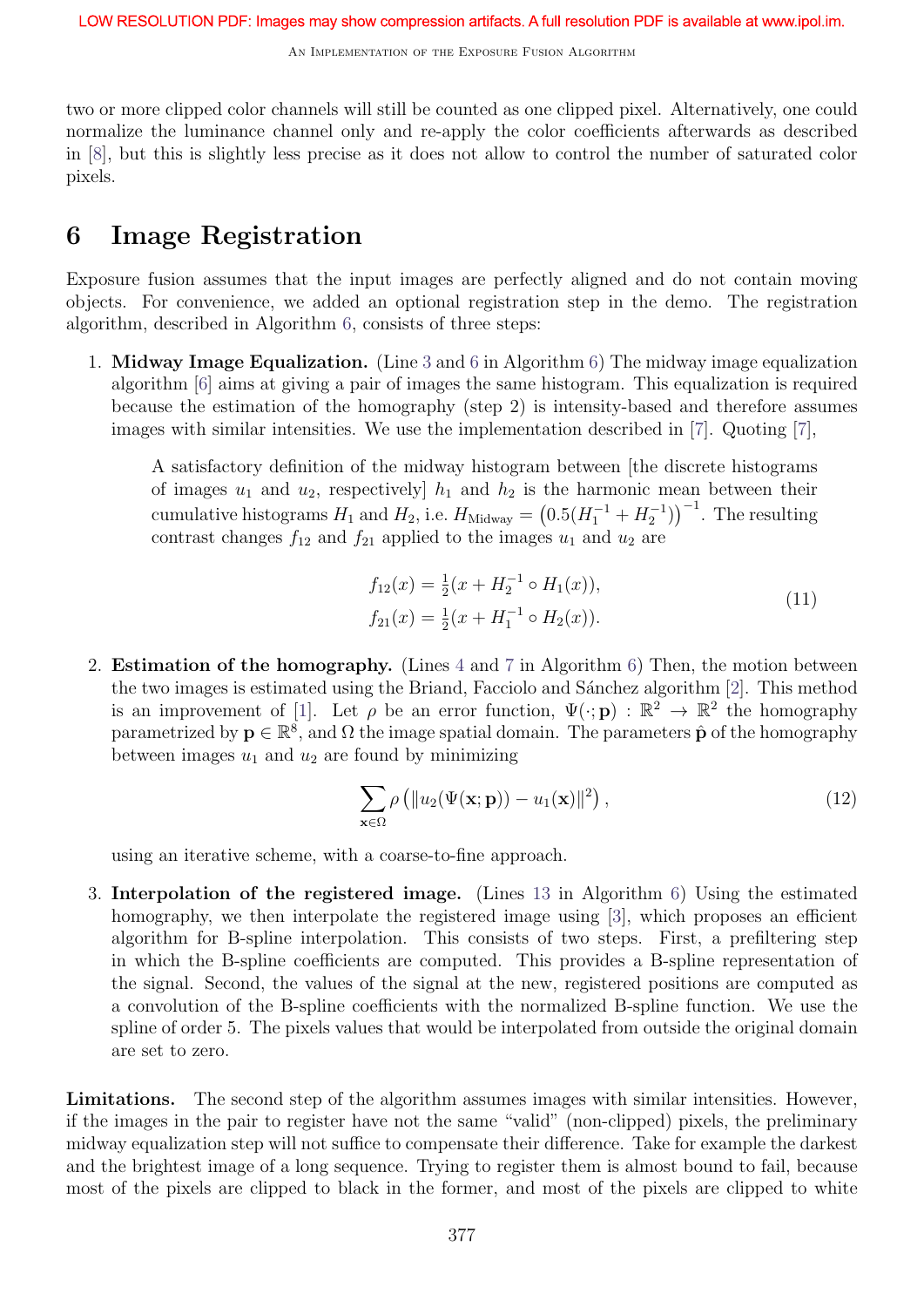in the latter, and the non-clipped pixels in these images are not the same! In this case the midway equalization cannot help.

To reduce this problem, we estimate the homographies using only consecutive images in the sequence. Assuming that this sequence is sorted according to the exposure time, this means that we use pairs of images that are the closest in terms of intensity difference. These estimated homography matrices  $H_{n\to(n+1)}$  (where n is the index of the image in the sequence) are then composed in order to obtain the homography matrix  $H_{n\to n_{ref}}$  that will be used to register the image n on the reference (at index  $n_{ref}$ ). This corresponds to the matrix multiplication at Lines 9 and 11 in Algorithm 6. To minimize the propagation of eventual errors of estimation,  $n_{ref}$  is defined as the center of the sequence.

Algorithm 6: Registration

**input** : Sequence of images  $u_0, u_1, \ldots, u_{N-1}$  ordered in function of their exposure time output: Sequence of registered images  $\tilde{u}_0, \tilde{u}_1, \ldots, \tilde{u}_{(N-1)}$ 1  $n_{\text{ref}} \leftarrow |(N-1)/2|$  // index of reference image 2 for  $n = 0$  to  $n_{ref} - 1$  do // from begin to reference: forward estimation // Give the pair of images the same histogram using [7] 3  $(u_n^{\text{Midway}}, u_{n+1}^{\text{Midway}}) \leftarrow MidwayEqualization(u_n, u_{n+1})$ // Estimate the homography's matrix using Inverse Compositional Algorithm [2] 4  $\left[ H_{n\to(n+1)} \leftarrow \text{HomographyEstimation}(u_n^{\text{Midway}}, u_{n+1}^{\text{Midway}})$ 5 for  $n = n_{ref} + 1$  to  $N - 1$  do // from reference to end: backward estimation 6  $\bigcup \left( u_n^{\text{Midway}}, u_{n-1}^{\text{Midway}} \right)$  $\binom{m}{}_{n-1}$   $\leftarrow$  MidwayEqualization $(u_n, u_{n-1})$  $\tau \quad \Big[ \quad H_{n \to (n-1)} \leftarrow \text{HomographyEstimation}(u_n^{\text{Midway}}, u_{n-1}^{\text{Midway}})$  $\binom{n}{n-1}$ 8 for  $n = n_{ref} - 2$  to  $n = 0$  do // complete the homography list: backward 9  $H_{n\rightarrow n_{\text{ref}}} \leftarrow H_{(n+1)\rightarrow n_{\text{ref}}} H_{n\rightarrow(n+1)}$ 10 for  $n = n_{ref} + 2$  to  $n = N - 1$  do // complete the homography list: forward 11  $H_{n\rightarrow n_{\text{ref}}} \leftarrow H_{(n-1)\rightarrow n_{\text{ref}}} H_{n\rightarrow(n-1)}$ 12 for  $n = 0$  to  $N - 1$  do // Register image on the reference using [3] 13  $\left\lfloor \tilde{u}_n \leftarrow \text{Interpolate}(u_n, H_{n \to n_{\text{ref}}}) \right\rfloor$ 

In our implementation of Algorithm 6, most of the operations are performed in parallel. The two first loops are first executed in parallel; when finished, the two following ones are run concurrently (each one is recursive, so they cannot be parallelized, but they are independent). When all the homographies are computed, the last loop is computed in parallel.

## 7 Experiment with the Laplacian Pyramid Blending

We present in this section results obtained with sequences of three images. The input sequences and the weight maps, computed as explained in Section 2, are displayed respectively on the top and middle rows of Figures 4 and 6. Each weight map is associated with the image above. The result of the fusion is displayed in Figures  $5(a)$  and  $7(a)$ , respectively.

In order to visualize how the images are actually blended in the final result, we make the following experiment: using the weight maps computed on the actual input sequence, we fuse another sequence whose constitutive images are still identifiable when merged together (bottom row of Figures 4 and 6). This sequence is composed of color images with only one non-zero channel, and can therefore be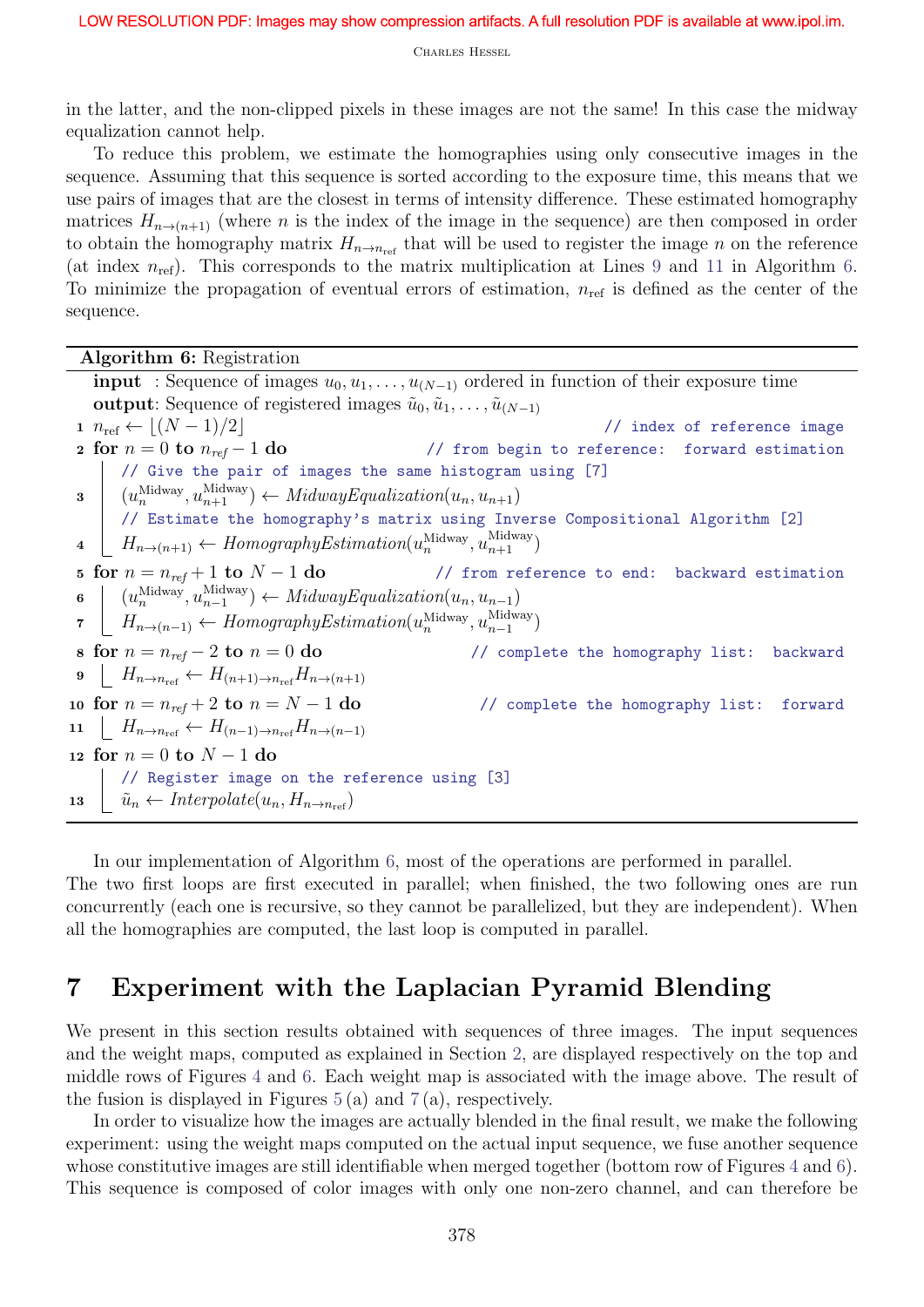AN IMPLEMENTATION OF THE EXPOSURE FUSION ALGORITHM

created only from sequences of three images. We first compute the luminance channel of the input images using

$$
u_{\ell} = 0.2989u_{\rm R} + 0.5870u_{\rm G} + 0.1140u_{\rm B},\tag{13}
$$

then we create three single color images by assigning the luminance of each original image to the red, green and blue channels of the new images respectively, and setting the other channels to zero. For example, in the sequence generated in Figure 4, the luminance of the correctly exposed image is assigned to the red channel of the first image, the luminance of the under-exposed image is assigned to the blue channel of the second image, and the luminance of the over-exposed image is assigned to the green channel of the third image.

The result of the fusion of these color sequences is displayed in Figure 5 (b) and Figure 7 (b). We applied a final square-root for visualization purposes (we remind that the range is  $[0, 1]$ ). These images permit to see where the input images participate in the final result after the multiscale blending.

#### **Observations**

On these colored images one can easily identify the source pixels that participated in the fused image. In the fused image, a colored pixel means that it comes from only one input image, while a gray pixel results from the blending of the three images.

First of all, it becomes clear from these figures that almost every part of the fused image is a blend of several images. In Figure 5 (b) for example, apart from the green area on the right, nothing is saturated. The sky, in particular, should be completely blue, as the weights (second row in Figure 4) give largely this area to the underexposed image. However, it appears that much of the green image also contributes to this area. Furthermore, the dome should be completely green and it appears that the blue image contributes significantly. In Figure 7 (b), one can see that the left part of the image essentially comes from the over-exposed (green) image, which is expected given its weight map. However, this green image also contributes largely to the sky along the left and right buildings, whereas it should be essentially blue and red on the right. Furthermore, the head of the masked person should be as green as the rest of the body but contains blue. The reflection of the sky on the floor behind the person should be red yet is mainly green.

The Laplacian pyramid blending diffuses across the edges of the weight maps. This explains the appearance of a seamless result, but it also causes the out-of-range artifacts that we discuss in the next section.

#### 8 Saturation in the exposure fusion method

Saturation occurs in the original Mertens et al. method, as shown in Figure 9 (original sequence and fusion weights shown in Figure 8) and Figure 10. Even though weights are normalized and none of the input images exceeds the final dynamic range, the fused image can inherit a larger dynamic range than any of the input images. The original exposure fusion method [10, 11] simply clips the values that exceed the dynamic range, but this results in saturated areas in the final image. The authors added in their 2009 paper [11] the following remark:

Another issue concerns out-of-range artifacts. The pyramid reconstruction does not guarantee that the resulting intensities lie within  $[0, 1]$ , even if the original intensities were restricted to this domain.  $(\ldots)$  One can simply fix this issue by shifting and scaling the intensities, at the risk of reducing contrast.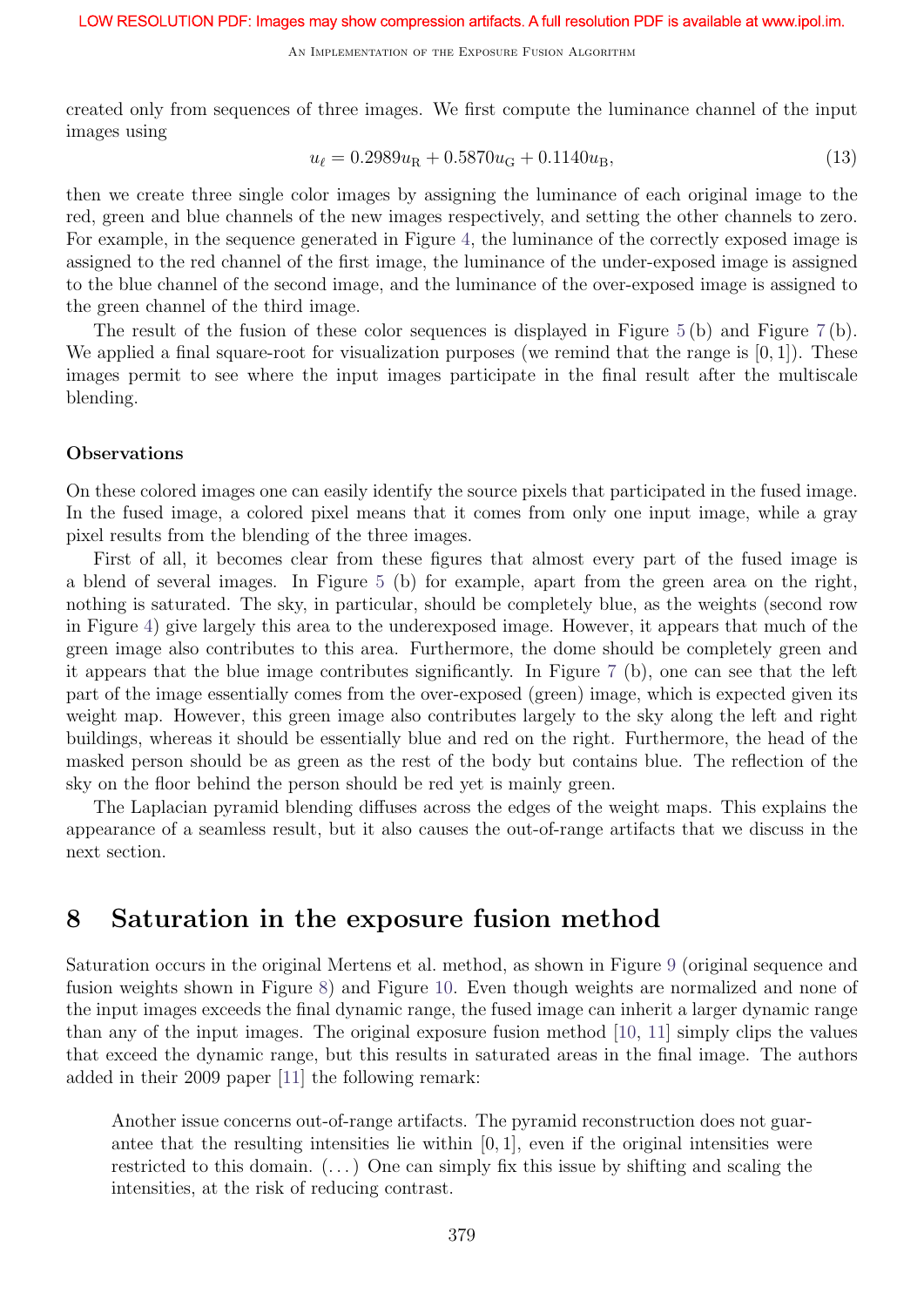

Figure 4: From top to bottom rows: Input sequence, normalized weights computed by exposure fusion, and color images that will be fused with those weights for better analysis of the merging result.



(a) fusion result with original sequence (b) fusion result with color sequence

Figure 5: Image (a): fusion of the original sequence. Image (b): fusion of the color sequence using the weights computed on the original sequence. A square-root was applied to (b) for better visualization.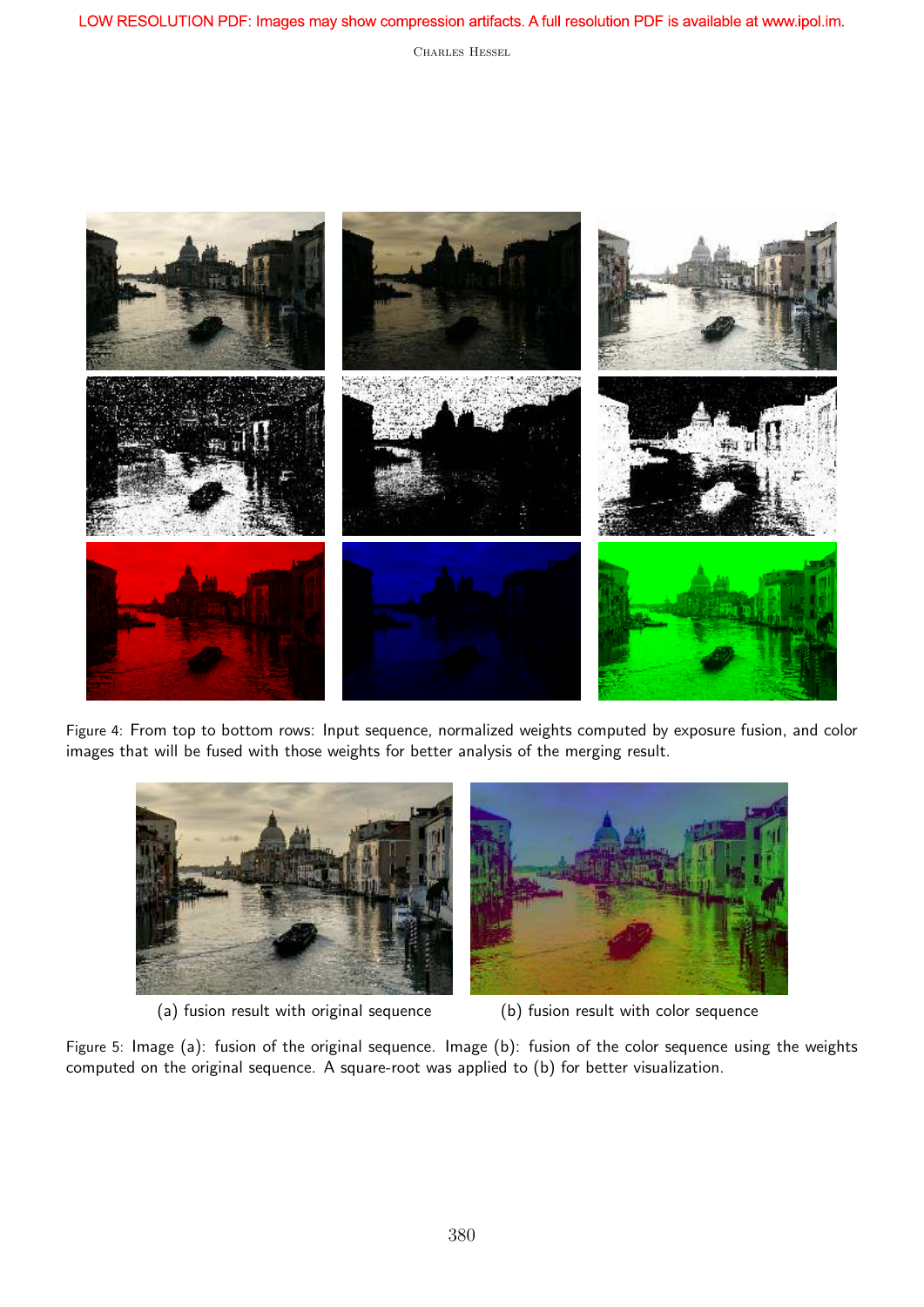AN IMPLEMENTATION OF THE EXPOSURE FUSION ALGORITHM



Figure 6: From top to bottom rows: Input sequence, normalized weights computed by exposure fusion, and color images that will be fused with those weights for better analysis of the merging result.



(a) fusion result with original sequence (b) fusion result with color sequence

Figure 7: Image (a): fusion of the original sequence. Image (b): fusion of the color sequence using the weights computed on the original sequence. A square-root was applied to (b) for better visualization.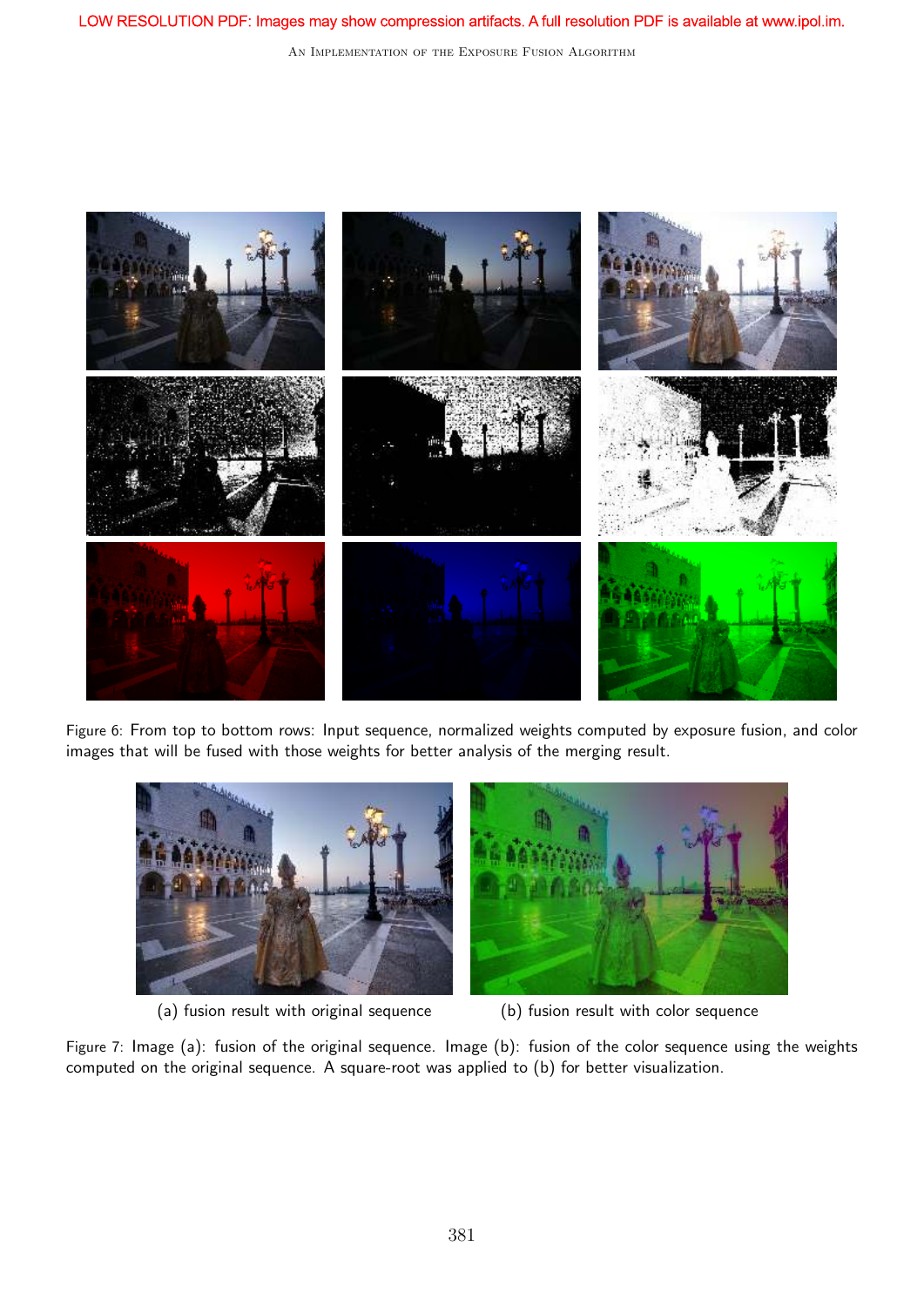

Figure 8: Input sequence (top row) and the corresponding normalized weights maps (bottom row). The default parameters used for this experiment are  $\omega_c = 1, \omega_s = 1, \omega_e = 1$ . (Images courtesy of Min H. Kim.)



(a) exposure fusion output (clipped) (b) normalized output

Figure 9: Result of the exposure fusion method (a) with the default parameters given in Figure 8:  $\omega_c = 1, \omega_s = 1$  $1, \omega_e = 1$ . Saturation occurs in the bright parts of the windows, despite the fact that the input images used in these areas were not saturated. The information is preserved by the fusion but the image is clipped at the end of the process, thus incurring in information loss. In this experiment, the dynamic range of the fused image is [−0.38, 1.35], that is, almost 1.75× larger than the input dynamic range. For comparison, we display the linearly-compressed result on the right (b). It is not saturated, yet contrast is reduced compared to the input images of the bracketed sequence.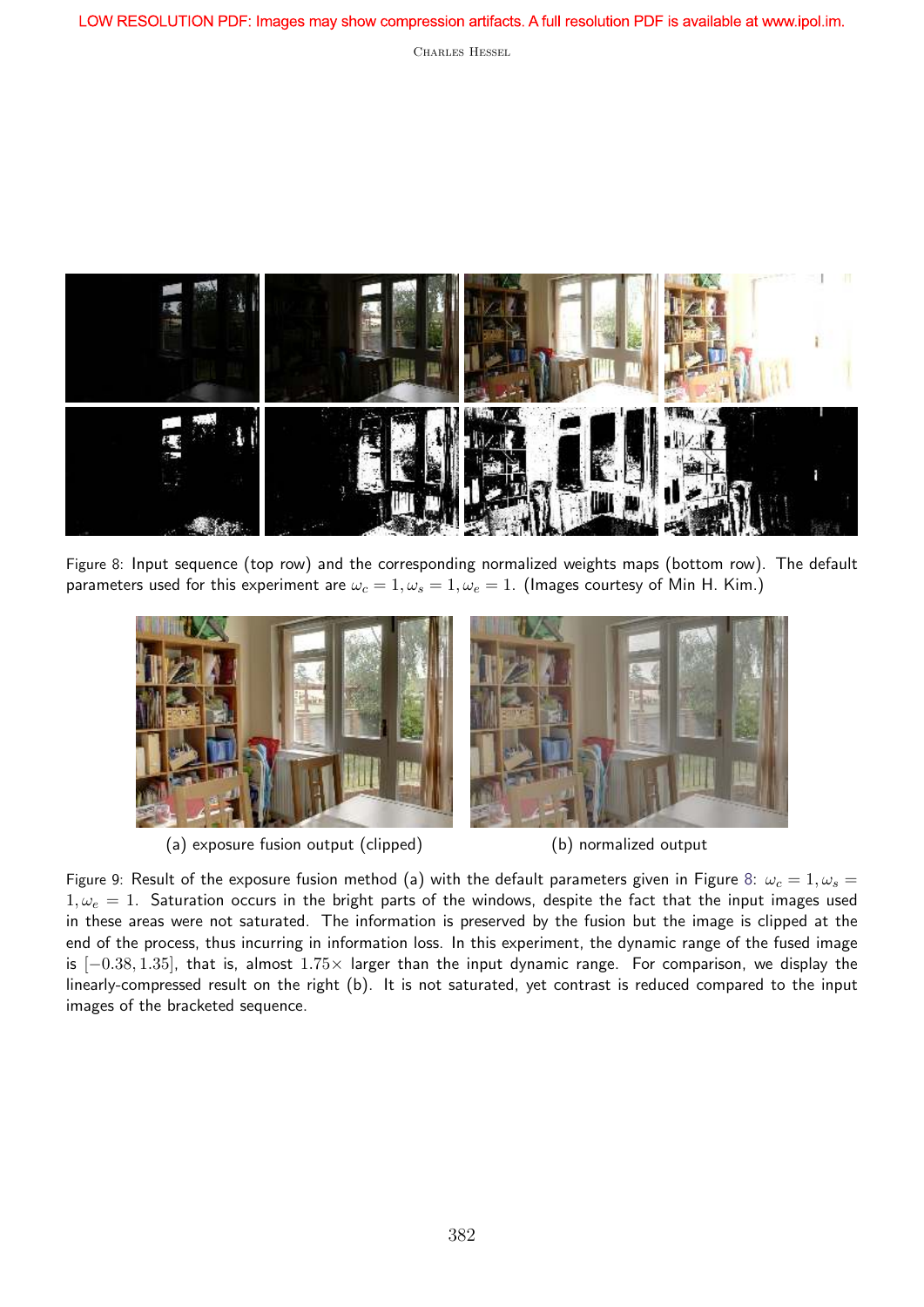AN IMPLEMENTATION OF THE EXPOSURE FUSION ALGORITHM



Figure 10: We show here a section taken in the input sequence (represented on the images on the right column). All input images are in the correct dynamic range. The fused result however has a larger dynamic. This experiment is carried out with gray level images for the sake of clarity; we thus do not use the saturation metric:  $\omega_s = 0$ . The other parameters are  $\omega_c = 1, \omega_e = 1$ . We clipped out-of-range values in (d).

We are then stuck in the unpleasant situation where either we decide to compress the dynamic, but lose contrast (see for example Figure 9 (b)), or we apply again a tone-mapping operator, which is specifically what our method was initially designed for. As we explain below, this artifact is due to the multiscale blending.

Constructing an image that combines the most contrasted, saturated and well-exposed parts of each image of a given sequence supposes that the method is able to keep the small variations, the local contrast. Exposure fusion succeeds in selecting these best parts and to fuse them seamlessly. However, constraining the fused result to respect the initial dynamic range also requires the method to be able to reduce the edges' amplitude.

But exposure fusion is fully based on the computation of averages of Laplacian coefficients. Thus, the exposure fusion mechanism that might reduce the edges' amplitude is the blending of high amplitude Laplacian coefficients (from high amplitude edges) with lower amplitude Laplacian coefficients (from lower amplitude edges). This seldom happens because weights are designed to select the most contrasted regions. Thus, in the same way as exposure fusion preserves the local contrast of each input image, it preserves their edges.

In Figure 11 we experimentally show this effect. We designed an input sequence composed of two test-patterns. The first one has values equal to zero everywhere except in a small band in its center; this band is not saturated and has some local contrast (noise) so that exposure fusion will assign large weights to it. The second test pattern is well-exposed and contrasted for its most part, except in the same centered band where it is saturated to white. Thus, exposure fusion will fuse the center band of the input 1 with the side parts of input 2. These inputs are displayed in Figure 11(a), (b). We display the center line in the plot of the same figure. The fused image's (yellow line) edges height is the average of the two input heights. If the same or another image of the sequence has large edges in the reverse direction, then the fused image can overstep the input dynamic range: see Figure 12.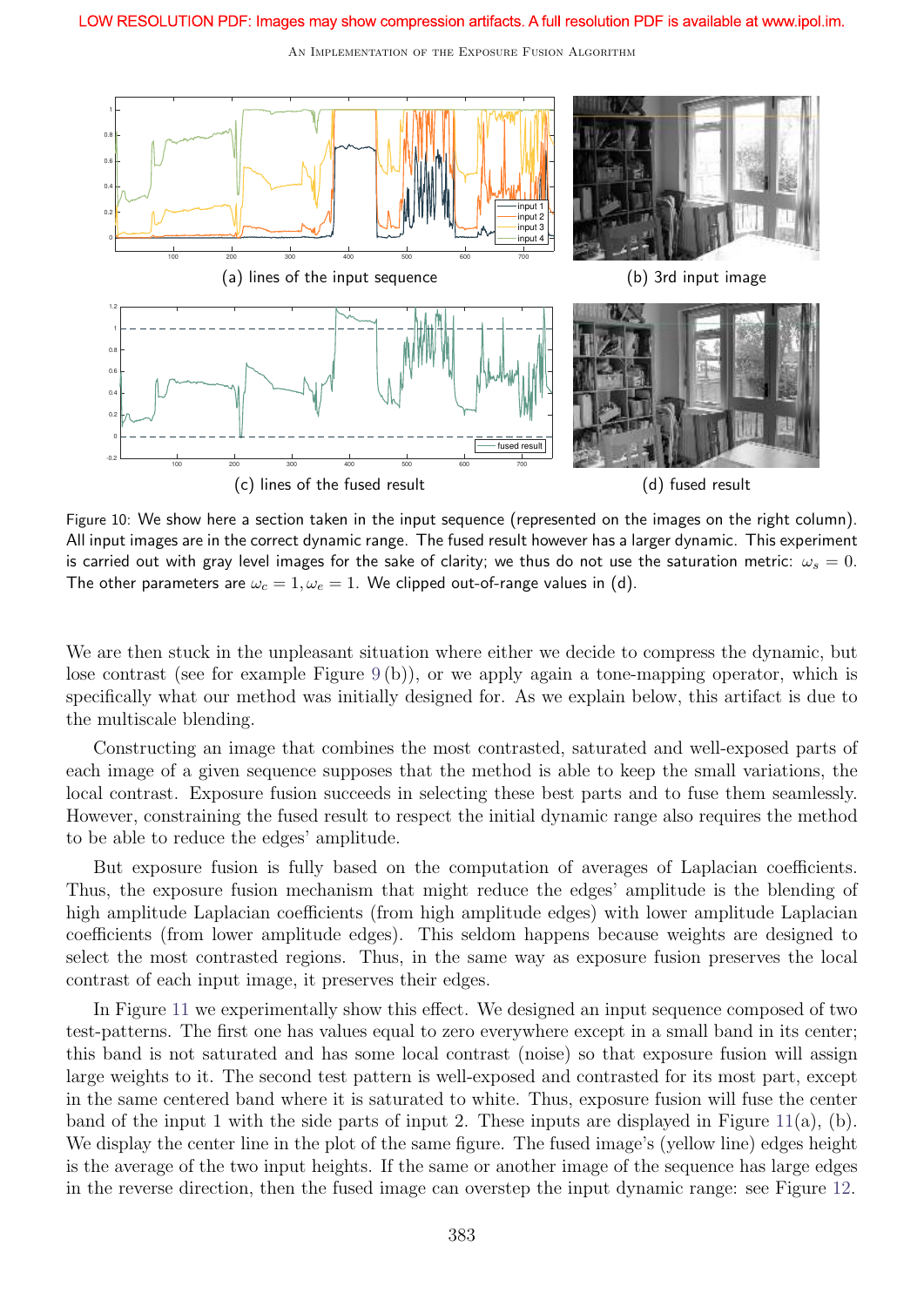

Figure 11: Fusion of input 1 and input 2 with exposure fusion. Parameters:  $\omega_c = 1$ ,  $\omega_s = 0$  (gray level images),  $\omega_e = 1$ . This simple experiment shows that exposure fusion cannot reduce edge amplitude at will. In fact, edge reduction is a consequence of the blending of large Laplacian coefficients (from input 1) with smaller Laplacian coefficients (from input 2). In this experiment, this is not enough to prevent a saturation of the fused result (c). Figure 12 displays a more complex case where three input images are fused.



Figure 12: Edge preservation in exposure fusion and dynamic extension. In this experiment, the input sequence has three images and two contrasted bands: input 1 holds the "well-exposed" first band (saturated in the other images); input 3 holds the well-exposed second band (saturated in the other images); input 2 holds the wellexposed parts between the bands. By blending the well-exposed parts together, exposure fusion creates an image too contrasted to fit in the input dynamic range.

#### Halo Artifact in Exposure Fusion

The authors remark that in some cases their method can exhibit a low-frequency halo artifact. This can appear when there are large exposure differences in the bracketed sequence. Figure 13 shows this artifact. The output image (c) has a vertical low-frequency halo, visible in the sky and on the left side the wall. The result is unnatural because there is an inversion of the brightness with respect to the original scene.

This residual seam is due to the last scale of the pyramid, and can therefore be solved by using deeper pyramids. As said in Section 3, the number of scales  $l_{\text{max}}$  is computed so as to lead to a 1-pixel wide residual in the shortest dimension when its initial size is a power of two (Equation (10)). But this is not the deepest possible pyramid. First, the image's size is generally not a power of two, hence the shortest dimension is often still a few pixels wide. Furthermore, the actual limit should be on the largest dimension of the input image. Indeed, nothing prevents one from continuing downsampling when one dimension's width reaches 1 pixel: the Laplacian coefficients simply become zero in this dimension. However, deeper pyramids increase the out-of-range artifact.

In Figure 14 we present fusion results using different depths, including deeper and shallower pyramids than the reference one. For this sequence, the depth is  $l_{\text{max}} = 9$  (and the residual's shortest dimension 4 pixels wide). When adding 2 scales to the pyramid, the fused result does not have a visible halo any more. On the other hand, it produces more out-of-range artifacts, which entails a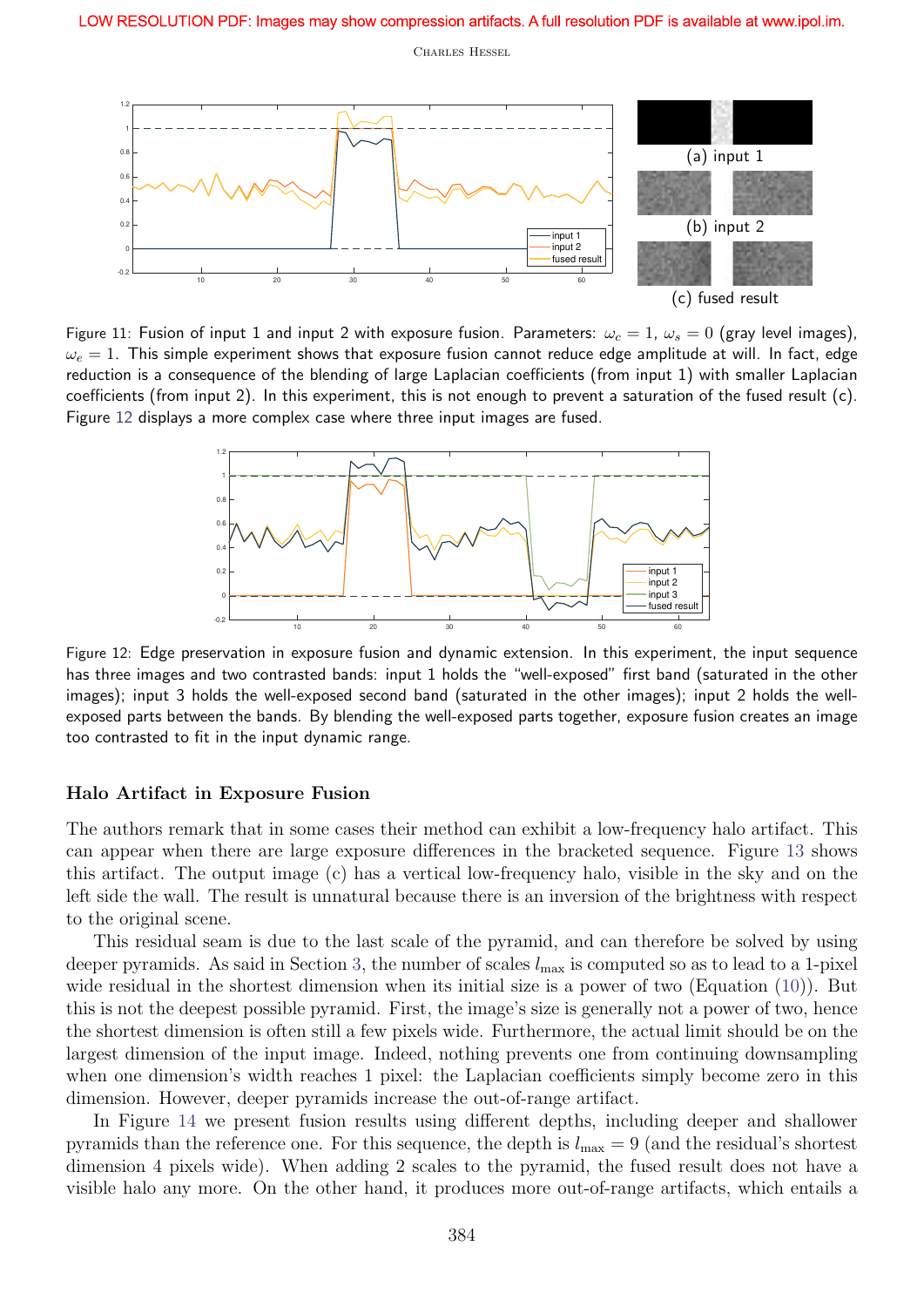loss of contrast due to the final normalization, even if  $1\%$  of clipping is tolerated on the black side and 1% on the white side. On another hand, using shallower pyramids leads to thinner halos, which are more visible. The halo's width is of the order of the residual's equivalent blur kernel's width.



(a) input sequence and associated weights (b) mid-sequence image (c) fused image





Figure 13: Halo in exposure fusion. The fused image (c) obtained with this sequence (in (a), top row) looks unnatural, due to an inversion of the brightness: the bottom of the fused image becomes brighter than the top (compare for example to b). Further, a vertical (low-frequency) halo is visible in the sky and on the wall. Parameters:  $\omega_c = \omega_s = \omega_e = 1$ , using robust normalization with  $1\%$  of clipping on both white and black sides.



mid-sequence image fused with 11 scales fused with 9 scales fused with 7 scales fused with 5 scales

Figure 14: Fusion results with more or fewer scales. For this sequence the algorithm normally uses 9 scales. With more scales the halo disappears but the result loses contrast due to the out-of-range artifact and final normalization. With fewer scales the halo becomes thinner and thus more visible. Parameters:  $\omega_c = \omega_s = \omega_e = 1$ , using robust normalization with 1% of clipping on both white and black sides.

### 9 Conclusion

While the principle of the method is appealing, we saw that it still has no clear mechanism to ensure that no information is lost by saturation. We tested clipping and robust normalization as a fix. But none of these solutions is quite convincing. Indeed clipping loses information in the bracketed sequence. Conversely normalization loses back the contrast we were about to gain. Hence, the job is not finished and, after fusion, we may sometimes be left with a tone mapping problem.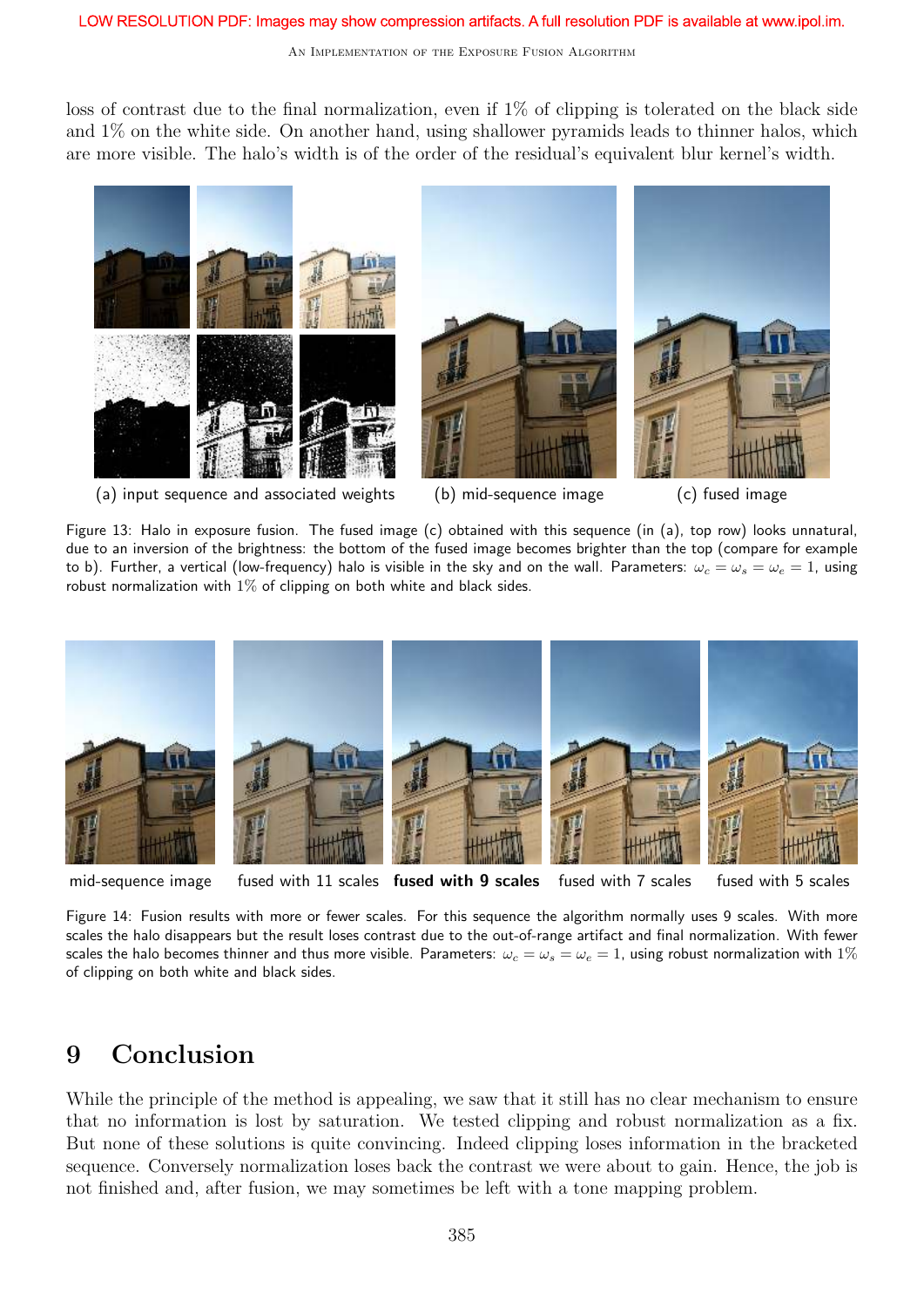# Acknowledgment

We thank Jean-Michel Morel for fruitful comments and discussions. Work partly financed by Office of Naval research grant N00014-17-1-2552, DGA Astrid project "filmer la Terre" n◦ANR-17-ASTR-0013-01, and ANRT CIFRE Ph.D. scholarship n◦2014/1323 of the French Ministry for Higher Studies, Research and Innovation.

# Image Credits



## References

- [1] S. Baker and I. Matthews, Equivalence and efficiency of image alignment algorithms, in Proceedings of the IEEE Computer Society Conference on Computer Vision and Pattern Recognition (CVPR), 2001, pp. 1090–1097. https://doi.org/10.1109/CVPR.2001.990652.
- [2] T. BRIAND, G. FACCIOLO, AND J. SÁNCHEZ, *Improvements of the Inverse Compositional* Algorithm for Parametric Motion Estimation, Image Processing On Line. Preprint., (2018). https://www.ipol.im/pub/pre/222/.
- [3] T. BRIAND AND P. MONASSE, Theory and Practice of Image B-Spline Interpolation, Image Processing On Line, 8 (2018), pp. 99–141. https://doi.org/10.5201/ipol.2018.221.
- [4] P. BURT AND E. ADELSON, The Laplacian pyramid as a compact image code, IEEE Transactions on Communications, 31 (1983), pp. 532–540. https://doi.org/10.1109/TCOM.1983. 1095851.
- [5] P.J. BURT AND R.J. KOLCZYNSKI, Enhanced image capture through fusion, in Proceedings of the IEEE International Conference on Computer Vision (ICCV), 1993, pp. 173–182.
- [6] J. DELON, *Midway image equalization*, Journal of Mathematical Imaging and Vision, 21 (2004), pp. 119–134. https://doi.org/10.1023/B:JMIV.0000035178.72139.2d.
- [7] T. Guillemot and J. Delon, Implementation of the Midway Image Equalization, Image Processing On Line, 6 (2016), pp. 114–129. https://doi.org/10.5201/ipol.2016.140.
- [8] N. LIMARE, J.L. LISANI, J-M. MOREL, A.B. PETRO, AND C. SBERT, Simplest Color Balance, Image Processing On Line,  $1(2011)$ , pp. 297-315. https://doi.org/10.5201/ipol. 2011.llmps-scb.
- [9] J.M. OGDEN, E.H. ADELSON, J.R. BERGEN, AND P.J. BURT, *Pyramid-based computer* graphics, RCA Engineer, 30 (1985), pp. 4–15.
- [10] J. Kautz T. Mertens and F. Van Reeth, Exposure fusion, in Proceedings of the Pacific Conference on Computer Graphics and Applications, 2007, pp. 382–390.